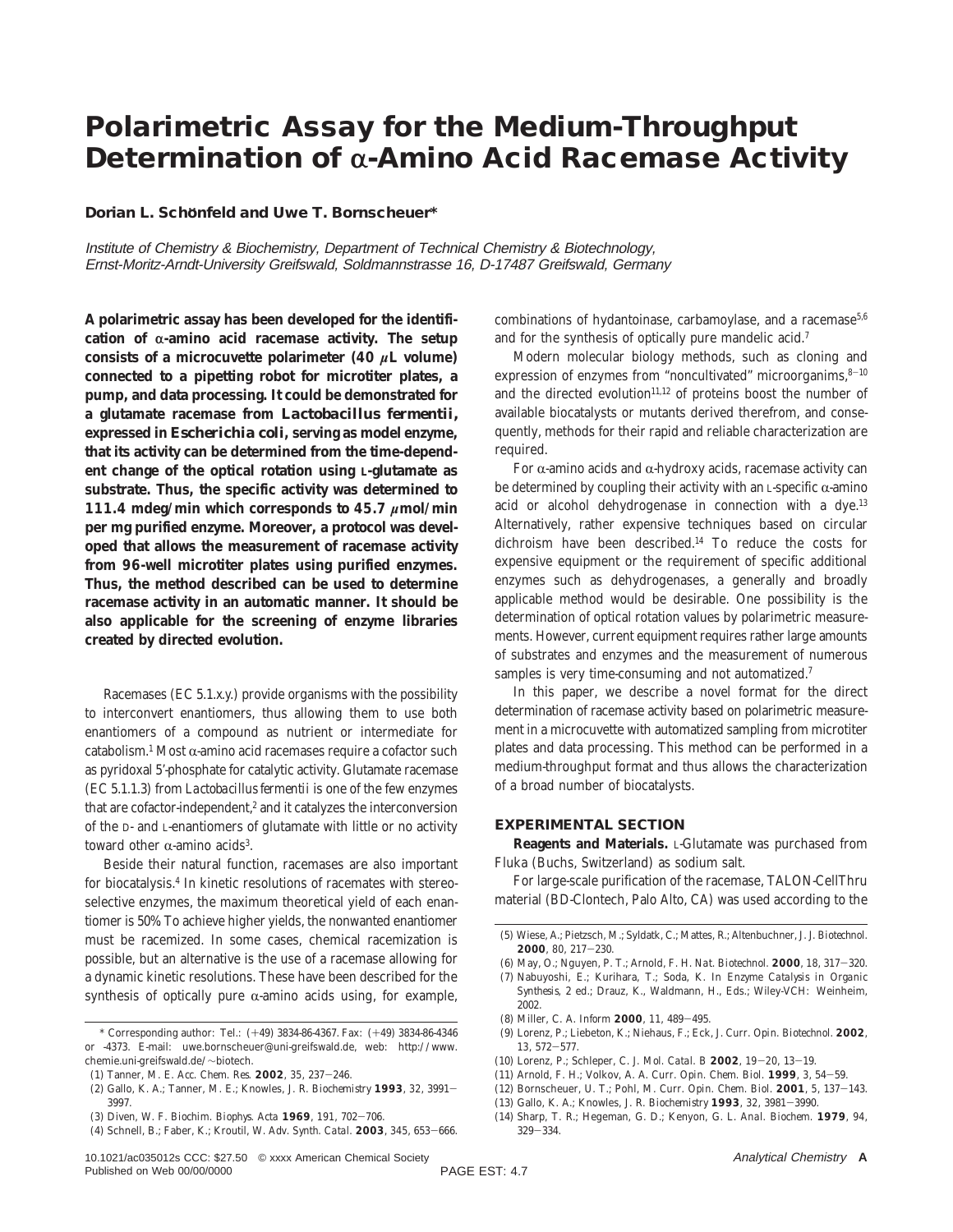

Figure 1. Setup of the device for the medium-throughput determination of racemase activity.

manufacturer's manual. The simultaneous purification of 96 enzyme samples was done with the TALON 96-well purification plate (BD-Clontech) for His-tagged proteins. For higher accuracy and time-saving, all pipetting steps were performed with a Tecan MiniPrep75 pipetting robot (Tecan, Crailsheim, Germany).

Optical rotation was determined using the POLARmonitor (IBZ-Messtechnik, Hannover, Germany), connected with a Liquid Handler 221 XL (Gilson) by a peristaltic pump (Minipuls 3, Gilson), Figure 1. The system was operated by the software X-Tray 3.0 (Gilson).

**Cloning of the Glutamate Racemase into a Rhamnose-Inducible Expression Vector.** The gene encoding glutamate racemase (Gene Bank accession code L02916) from *L. fermentii* cloned into the pUC18 vector was used as starting material. After isolation of plasmid DNA (QIA Quick Spin Miniprep Kit, Qiagen, Hilden, Germany) from *Escherichia coli* DH5α, the gene encoding the racemase was amplified by PCR with insertion of a C-terminal 6x His-Tag. The fragments were digested with restriction enzymes *Nde*I and *Bam*HI, purified (QIA Quick PCR Purification Kit, Qiagen) and ligated into a rhamnose-inducible expression vector.15 Positive clones were confirmed by DNA sequencing using standard methods. Plasmids were then transformed into *E. coli* JM109 for racemase production.

**Expression of the Glutamate Racemase.** Cells were grown in *E. coli* JM109 in 2 mL in 96-deep well plates at 37 °C and 200 rpm shaking for 12 h. A total of 700 *µ*L of LB medium was inoculated with 20 *µ*L from a 200-*µ*L overnight culture prepared in standard microtiter plates. These 720-*µ*L minicultures were induced after 4-h cultivation time by adding  $0.2\%$  (w/v) Lrhamnose. After 12 h, cells were harvested by centrifugation (20 min, 1750*g*) and disrupted by three freeze/thaw cycles. Cell debris was removed by centrifugation (20 min, 1750*g*), and the supernatant containing racemase was used for further steps.

**96-Well Purification.** With the TALON 96-well purification plate, a simultaneous isolation of 96 different enzymes is possible. All following steps were performed at 4 °C. The standard protocol from BD-Clontech was modified as follows: after prequilibration of the binding material with  $2 \times 300 \mu$ L of binding buffer (50 mM phosphate buffer, 300 mM NaCl, pH 8.0), 300 *µ*L of the supernatant was added to the plate, and binding of the protein was allowed for 15 min with intermediate shaking every  $2-3$  min. Nonbinding protein was removed by centrifugation (1 min, 700*g*), and the loading procedure was repeated with 300 *µ*L of the supernatant. After the second loading step, the material was

(15) Stumpp, T.; Wilms, B.; Altenbuchner, J. *BIOspektrum* **<sup>2000</sup>**, *<sup>6</sup>*, 33-35.

washed by adding  $10 \times 300 \mu$ L of the binding buffer followed by centrifugation (1 min, 700*g*) after each washing step. Elution of the purified racemase was performed by adding 300 *µ*L of elution buffer (200 mM Tris-HCl, 150 mM imidazole, pH 8.5) followed by centrifugation (2 min, 700*g*) into a new 96-well plate.

**SDS**-**PAGE and Protein Content Determination**. Fifteen microliter aliquots of samples (supernatant, flow through, washing steps, and purified racemase solutions) were mixed with 5 *µ*L of  $4\times$  SDS-sample buffer. After heating to 95 °C for 5 min, proteins were separated on polyacrylamide gels (12%) with a stacking gel (4%). Protein bands were visualized by silver staining at room temperature on a platform shaker. First, the gel was incubated for 1 h in the fixing solution (50% v/v ethanol, 10% v/v acetic acid, in distilled water) before equilibration for 30 min in the incubation solution (30% v/v ethanol, 830 mM sodium acetate, 13 mM sodium thiosulfate, 0.25% v/v glutaraldehyde, in distilled water) followed. After  $3\times$  washing for 10 min with distilled water, the gel was stained for 20 min in the silver solution (18 mM silver nitrate, 0.02% v/v formaldehyde, in distilled water) without shaking. Another 10-min washing step with distilled water followed, before the gel was incubated in a developing solution (250 mM sodium carbonate,  $0.01\%$  v/v formaldehyde, in distilled water) for  $1-5$  min. This was stopped by adding a 50 mM EDTA solution. Protein content was determined using the Bradford method.

**Polarimetric Microtiter Plate Assay.** The 96-well microtiter plate with  $300 \mu L$  of the purified glutamate racemase samples was tape-sealed and transferred to the worktable of the Liquid Handler 221XL. Before each measurement, 50 *µ*L of substrate was added to the sample by the Liquid Handler and mixed 3 times by pipetting. This solution was pumped into the measurement cuvette of the POLARmonitor using a peristaltic pump. The change in optical rotation was then monitored for 9 min. Next, the cuvette was washed for 2 min with distilled water before the next sample was measured.

**Calculation of Racemase Activity and Specific Activity, Unit Definition.** The monitored decrease in optical rotation *k*  $(\Delta \alpha / \text{min})$  was calculated from the slope of the initial rate (Figure 3B). From this, the specific activity of the racemase (in mdeg/ min'mg of protein) was calculated using eq 1. The specific activity

| specific activity $\left[\frac{\text{mdeg}}{\text{min} \times \text{mg}}\right] =$ |            |
|------------------------------------------------------------------------------------|------------|
| charge in optical rotation $(\Delta \alpha)$                                       | mdeg/min ] |
| enzyme concentration $\times$ enzyme volume $\left[\frac{mg}{mL} \times mL\right]$ |            |
|                                                                                    |            |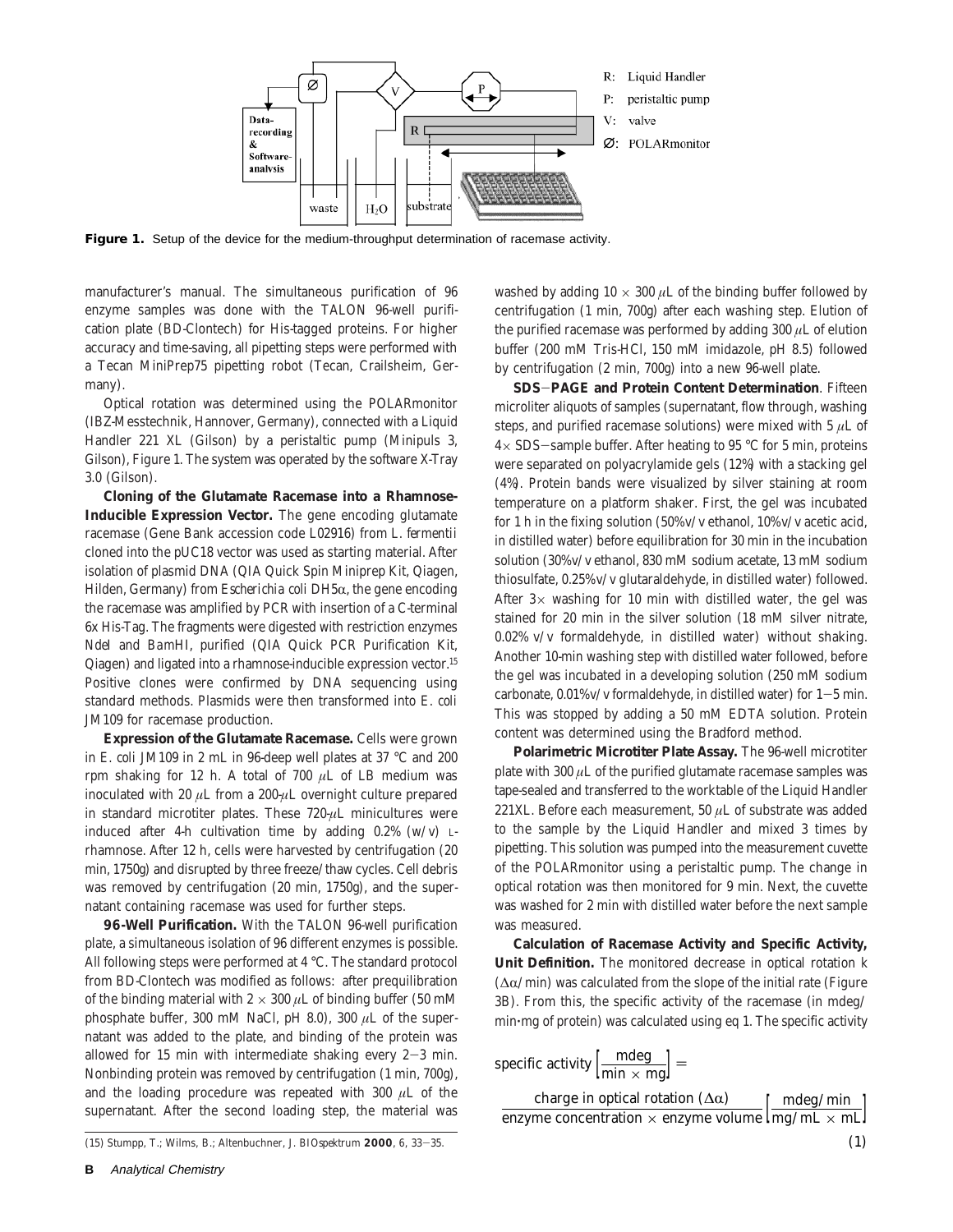

**Figure 2.** Accuracy and reproducibility of the system using L-glutamate (50 *µ*mol) in the absence of racemase.

(in *<sup>µ</sup>*mol/min'mg of protein) was calculated using eq 2. The

specific activity 
$$
\left[\frac{\mu \text{mol}}{\text{min} \times \text{mg}}\right] =
$$
  
\ncharge in optical rotation ( $\Delta \alpha$ ) × 0.41  
\nenzyme concentration × enzyme volume  
\n $\left[\frac{\text{mdeg/min} \times \mu \text{mol}}{\text{mg/mL} \times \text{mL} \times \text{mdeg}}\right]$  (2)

experimentally determined value of optical rotation at a L-glutamate concentration of 50  $\mu$ mol was  $-61$  mdeg (see Results and Discussion). From the initial rate determinations and a maximum consumption of 50% L-Glu, it was calculated that 1° corresponds to 0.41 *µ*mol of L-Glu.

One unit (U) of racemase activity corresponds to the racemization of 1 *µ*mol of L-Glu/min.

# **RESULTS AND DISCUSSION**

**Setup of the Device.** To achieve a determination of optical rotation values, a setup for the handling of samples in a microtiter plate (MTP) format was developed (Figure 1). This is composed of the polarimeter device POLARmonitor, containing a microcuvette with 40-*µ*L working volume, connected to a pipetting robot (Liquid Handler 221XL). Samples taken from the MTP are pumped to the polarimeter using a peristaltic pump. A four-way valve allows switching between measurement mode, discarding samples into a waste chamber, and washing of the cuvette with distilled water. Data collected by the polarimeter are recorded and processed using the software supplied by the manufacturer of the Liquid Handler. Thus, handling of 96 samples in a microtiter plate, addition of substrate to start the reaction, and monitoring of absolute optical rotation values as well as kinetic measurements are possible. In addition, the use of the POLARmonitor microcuvette with an accuracy in the millidegree scale allows the use of small sample volumes at low substrate concentrations.

**Determination of Glutamate Racemase Activity.** To verify the applicability, accuracy, and reproducibility of this system, racemization of L-glutamate using glutamate racemase from *L. fermentii* was chosen as model system, as this enzyme can be efficiently expressed recombinantly in *E. coli* and does not require any cofactor. In the first step, 10 samples with identical L-glutamate concentrations (142 mM, 50  $\mu$ mol in total) were measured over 10 min (Figure 2 shows the first five runs). The results show an adjustment time of ∼3 min/sample required to achieve a stable value of optical rotation. The value for this L-glutamate concentration is ∼-61 mdeg. The reported rotation ( $\alpha_{546}$ ) for the sodium salt of L-glutamate given in the description of the supplier (Fluka, Switzerland) is  $-4.8^{\circ}$  ( $c = 1.2$  in H<sub>2</sub>O, 25 °C). The difference between the measured and the literature values is in part due to a different concentration used here ( $c = 2.7$  in H<sub>2</sub>O) but is mostly related to the use of another measurement principle of the POLARmonitor (Faraday modulation). The slight decrease of the final rotation value (from  $-61$  to  $-69$  mdeg) can be possibly attributed to insufficient washing times between consecutive measurements leading to a low but measurable step-by-step increase in L-Glu concentrations. However, the determination of the absolute optical rotation value is not the major aim of this method, as for the determination of enzymatic activity, initial rates of the change in optical rotation values with time are the major target.

Initially, glutamate racemase obtained after expression in *E. coli* was directly used from cell lysate supernatants after removal of cell debris. Unfortunately, strong variations in optical rotation values were observed (data not shown), presumably due to the presence of media components and their degradation by impuring enzymes (e.g., proteases) resulting in the formation of optically active compounds. To avoid this, the glutamate racemase was purified using the TALON CellThru material, taking advantage of the  $6\times$  His-tag cloned C-terminal to the mature racemase. Now, the time course of racemization of optically pure L-Glu  $(100 \ \mu \text{mol})$ with purified glutamate racemase (18.5 *µ*g) could be monitored. In the control reaction, no change in optical rotation was found in the absence of either substrate or enzyme (Figure 3A). Also, imidazol used for protein elution did not affect the measurement of optical rotation and enzyme activity (data not shown). After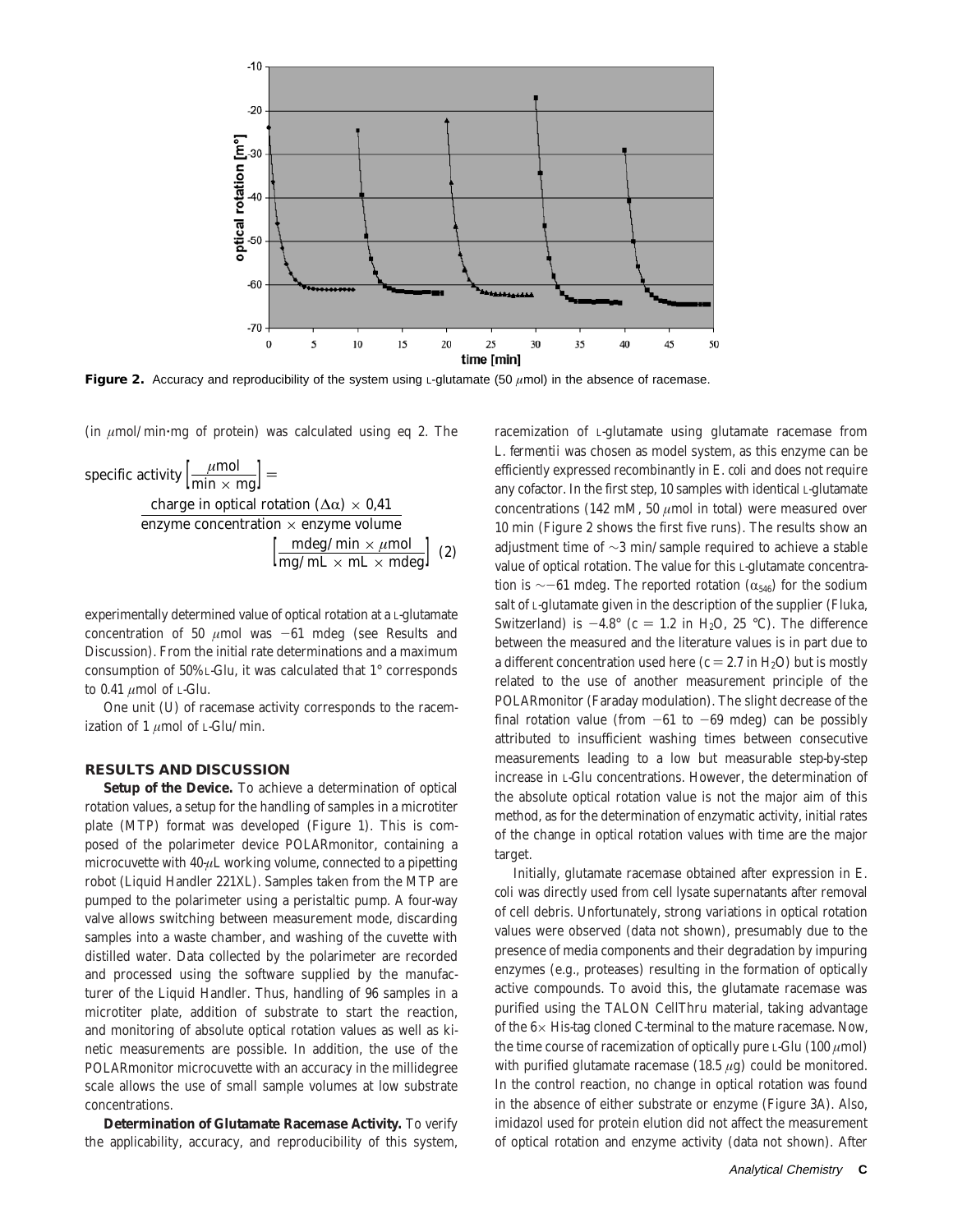

**Figure 3.** (A) Time course of L-glutamate racemization using purified enzyme. (■), 18.5 *µg* of purified L-Glu racemase, 100 *µ*mol of L-glutamate, 200 mM Tris-HCl, pH 8.5; (gray solid box), control without enzyme; ( $\square$ ) control without glutamate. (B) Linear range (first 10 min) used for the calculation of specific enzyme activity.

2-h reaction time, no further decrease in optical rotation was found; however, the value of optical rotation did not reach zero (Figure 3A). This can be explained by minor contributions of the protein solution to the rotation value.

Kinetic analysis of the first 10-min reaction time reveals an excellent linear relationship (Figure 3B,  $R^2 = 0.9933$ ). From the slope of the initial rate, the decrease in optical rotation  $k$  ( $\Delta \alpha$ / min) was calculated to 2.06 mdeg/min. From eq 1, the specific activity of the racemase was calculated to 111.4 mdeg/min'mg of racemase. Using eq 2, a specific activity of 45.7 U/mg enzyme was determined. These values are in the same micromole range as reported in the literature for purified glutamate racemases (7.73 and 15813 U/mg). We assume, that the discrepancy between these two literature values are due to different degrees of purity of the glutamate racemases used.

In the next step, five different enzyme concentrations  $(0.1-20)$ *µ*g of protein) were used at fixed substrate concentration (100 *µ*mol) and a good correlation was found (data not shown). Variation of substrate concentration at a given enzyme concentration suggested substrate inhibition at high L-Glu concentration above 100 *µ*mol (Table 1).

#### **Table 1. Glutamate Racemase Activity Determined at Increasing L-Glutamate Concentrations Using 10** *µ***g of Purified Enzyme**

| L-glutamate<br>$(\mu$ mol) | slope $k$<br>(mdeg/min) | spec activ<br>(mdeg/min·mg) | spec activ<br>$(\mu \hat{\text{mol}}/ \text{min} \cdot \text{mg})$ |
|----------------------------|-------------------------|-----------------------------|--------------------------------------------------------------------|
| 10                         | 1.02                    | 102                         | 41.8                                                               |
| 30                         | 1.06                    | 106                         | 43.5                                                               |
| 70                         | 1.14                    | 114                         | 46.7                                                               |
| 100                        | 1.19                    | 119                         | 48.8                                                               |
| 150                        | 0.86                    | 86                          | 35.3                                                               |
| 200                        | 0.61                    | 61                          | 25.0                                                               |

Finally, the applicability of the method for medium-throughput determination of racemase activity was investigated. A microtiter plate containing 96 samples of this glutamate racemase were analyzed. All samples were cultivated in a deep-well plate followed by parallel purification of the 96 samples in a MTP using the modified manufacturer's protocol (see Experimental Section), which includes cell culture, cell disruption, protein purification, and activity determination. The efficiency of the purification step was also confirmed by SDS-polyacrylamide gel electrophoresis